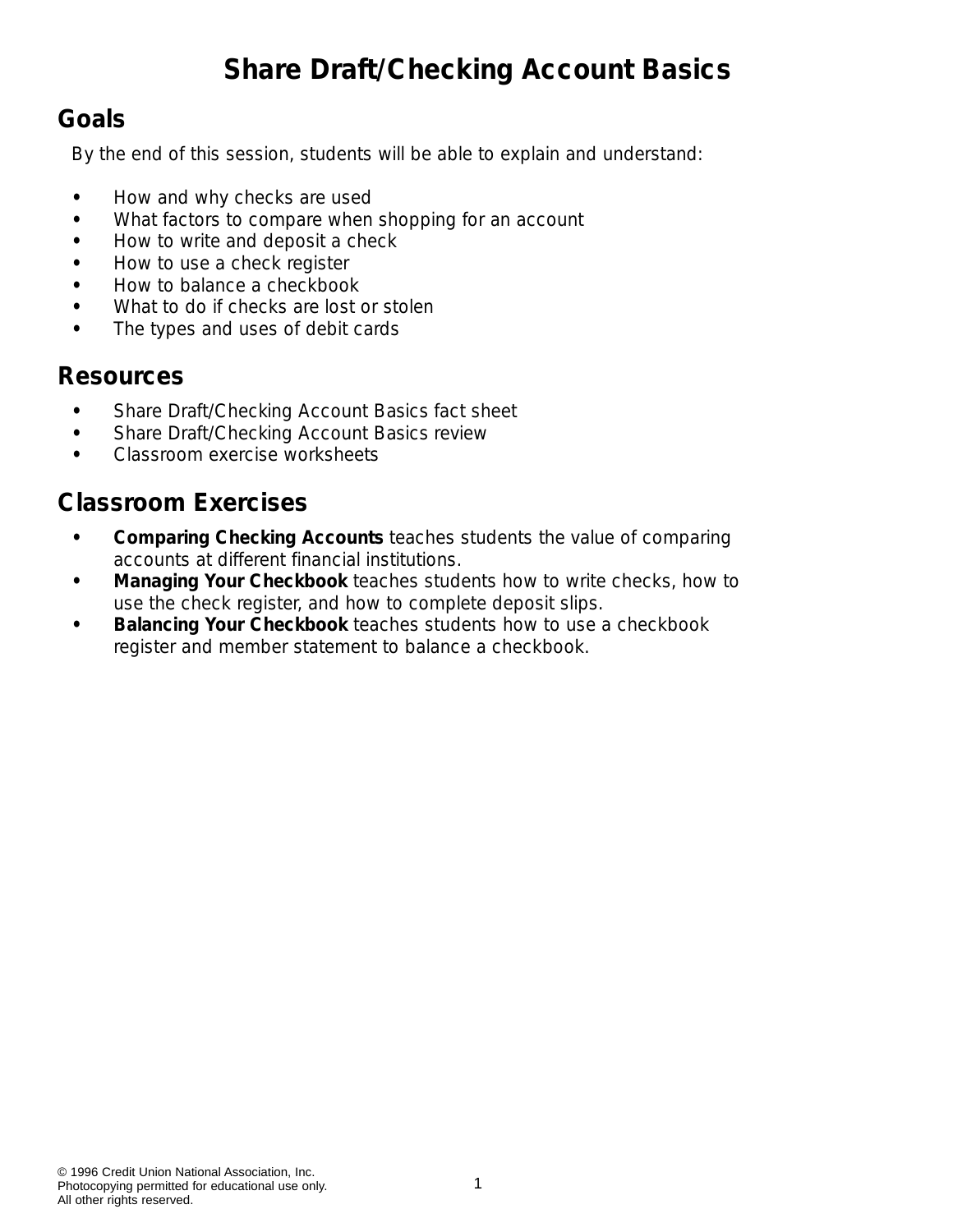# **Additional Suggested Classroom Activities**

- 1. Survey local business for their returned check fees.
- 2. Suggest students help their parent(s) balance the family checkbook, or discuss with parent(s) how and when it's done.
- 3. Invite a speaker from a local credit union (or other financial institution) to discuss share draft/checking accounts, automated teller machine (ATM) cards, and other debit cards, and any related fees and fines.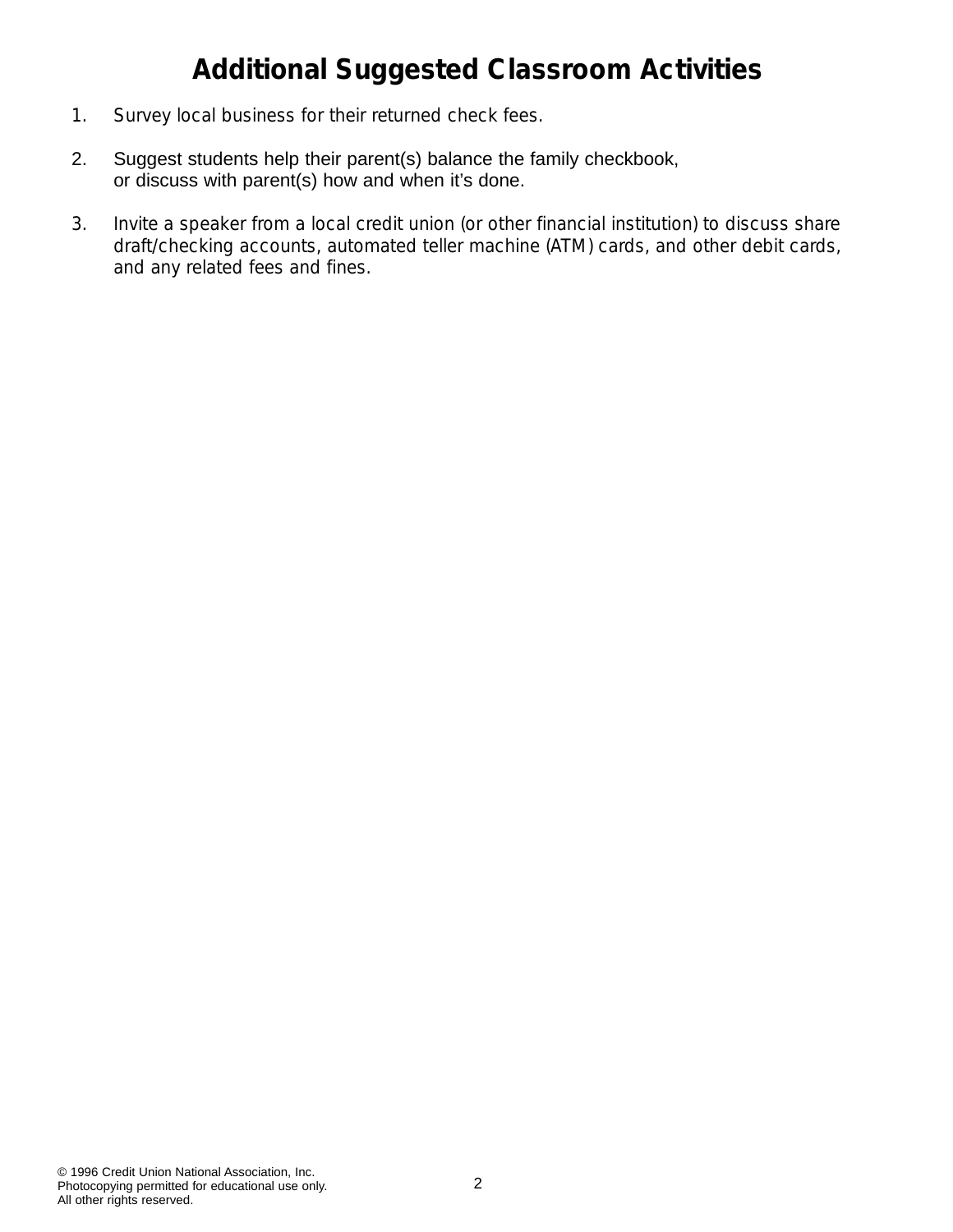#### **Share Draft/Checking Account Basics**

A check is a written order that represents cash. Credit union checking accounts are called share draft accounts. Share drafts, like checks, are accepted almost everywhere.

#### **Choosing Your Account**

When you're shopping for an account, compare the following:

**Fees and fines:** Service charges are usually based on the number of checks you write a month, your minimum balance, and the type and size of other accounts you have with the financial institution. You might be charged a fee each time you write a check, use an automated teller machine (ATM), or overdraw your account.

**Interest:** Some checking accounts pay interest if you keep a minimum balance in your account. Generally, the higher the balance in your checking account, the more interest you'll earn and the fewer service fees you'll pay.

**Minimum balances:** Many accounts require you to keep a minimum amount of money in your account to avoid service fees.

Unlike most checking accounts available elsewhere, many credit union share draft/ checking accounts pay you interest on the money you keep in your account. Plus surveys show that service fees, fines, and minimum balance requirements are generally lower than elsewhere.



#### **Writing a Check**

Checks and share drafts come in different designs and colors, but the basic features are the same and so are the "how-tos" of writing a check.

*Write in the correct date and year.* **1.** You can write the month in words, numbers, or abbreviations. Even if you put a later date on a check (post-date), it can be deposited for payment right away.

*Write in the name of the person (or busi-***2.** *ness) the check is being made to.* Write plainly and accurately. Draw a line after the name to prevent someone from adding other names.

*Carefully write the amount of the check* **3.** *in numbers.* Make sure the figures are as close to the dollar sign as possible. This makes it hard to change the amount by inserting a number. For example, changing \$25.00 to \$125.00.

*Write the dollar amount in words starting* **4.** *at the extreme left.* This makes it more difficult to alter the amount of the check. Draw a line through any remaining space.

*Fill in the "Purpose" line* so you'll have a **5.** record of why you wrote the check.

*Sign your name legibly in pen and always* **6.** *sign the same way.* When you open your account, you'll be asked to sign a signature card. Choose a form of your name to use only when you sign checks or other important papers. For example, "Joe Smith" may reserve "Joseph L. Smith" for his check signature. Write your signature without leaving an impression of it on other checks in the book.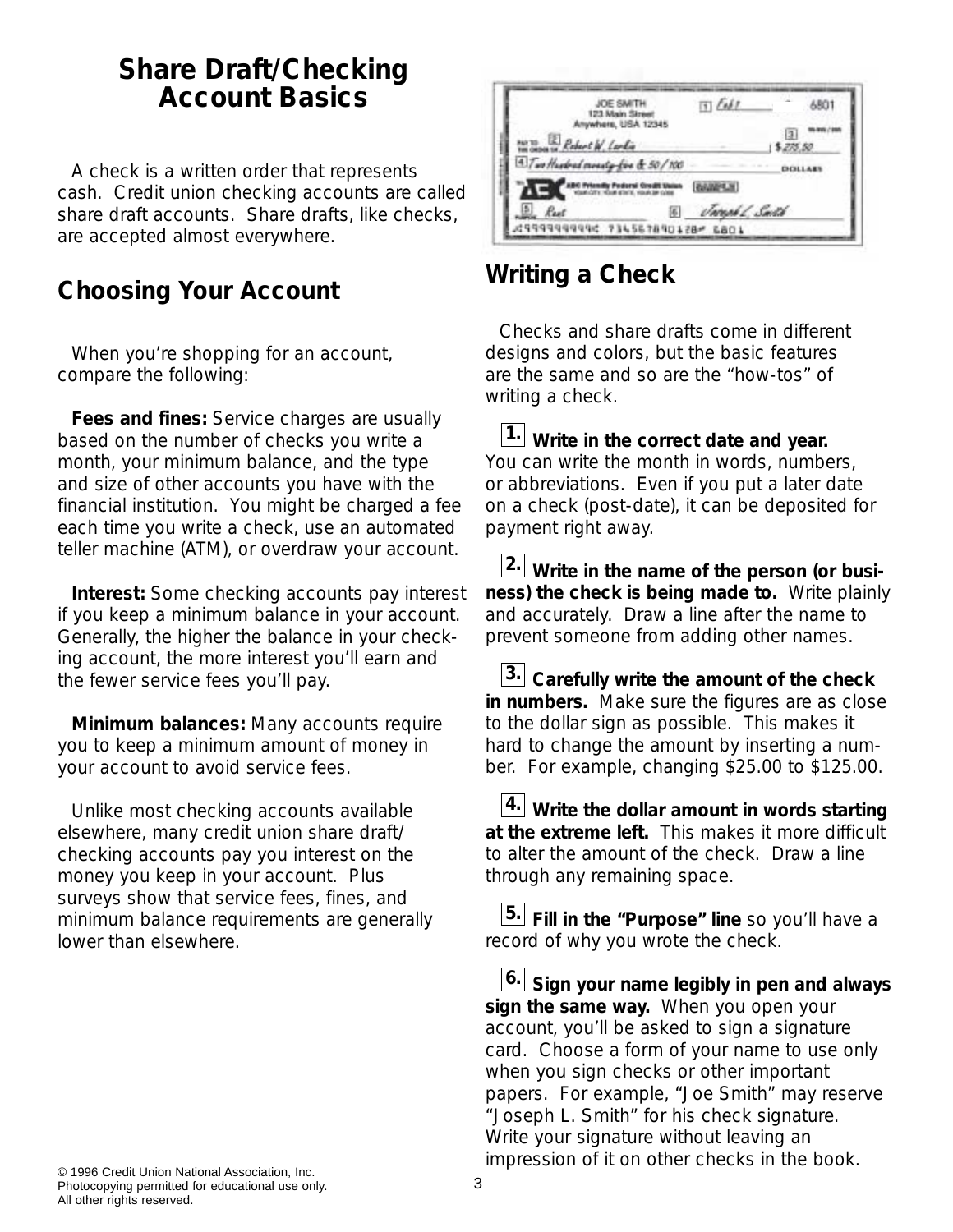#### **Making a Deposit**

Before you cash or deposit a check you have to endorse it. To endorse a check, sign your name as close to the top of the back left side as possible. Many checks have a preprinted endorsement line indicating where to sign. Sign your name exactly as it appears on the front. If your name is misspelled, first endorse it the same way, then sign your name correctly underneath.

If you're going to deposit the entire amount, write "For deposit only" above your endorsement. This will stop another person from cashing your check after you've signed it. If you want to sign the check over to another person, for example, Jack Jonas, write "Pay to the order of Jack Jonas" and then sign your name underneath. Jack will have to sign his name under yours before he can deposit or cash the check.

#### **Managing Your Checkbook**

Your checks come with a check register for you to record all transactions. Write in the amount of each check or deposit immediately and add or subtract it. Don't forget automated teller transactions and fees.

#### **Keep Things in Balance**

Once a month you'll receive an account statement from your financial institution. The statement will list your account balance at the beginning and end of the month; any deposits, transfers, or withdrawals you've made; checks that have been cashed; and any fees or penalties. You have to compare this statement against your check register. If your balance doesn't match theirs after you've balanced your checkbook, double-check your math and make sure you've correctly recorded all checks, fees, deposits, withdrawals, and ATM transactions. Notify your financial institution if the error doesn't seem to be yours.

When you open a share draft/checking account, ask your parents or someone from the financial institution to teach you how to balance your account.

#### **What if Your Checks Are Lost or Stolen?**

If your checks are lost or stolen, report it to your financial institution immediately. A warning will be placed on your account and your checks will be examined to see if someone is trying to forge your name to get your money. If you think your checks have been stolen, also notify the police.

#### **How Can I Be Overdrawn When I Still Have Checks Left?**

If you write a check for more money than you have in your account, that's an overdraft. Depending on your account, two things can happen. Your financial institution may:

- Pay the check and notify you that you owe them money, plus an overdraft fee.
- Return the unpaid check to the person or business it was written to. This is called "bouncing" a check. If the check is bounced, you'll most likely have to pay a NSF (not sufficient funds) fee to both the financial institution and the business to which it was written.

Some credit unions and other financial institutions offer an overdraft protection service, but there may be a fee for this service. One option automatically transfers money from your savings account to your checking account if you're overdrawn. But watch out: Because it's so convenient, you might find yourself "accidentally" spending your savings. Another option is an "overdraft line of credit" that automatically loans you money to cover overdrafts. The catch: You have to repay the money with interest.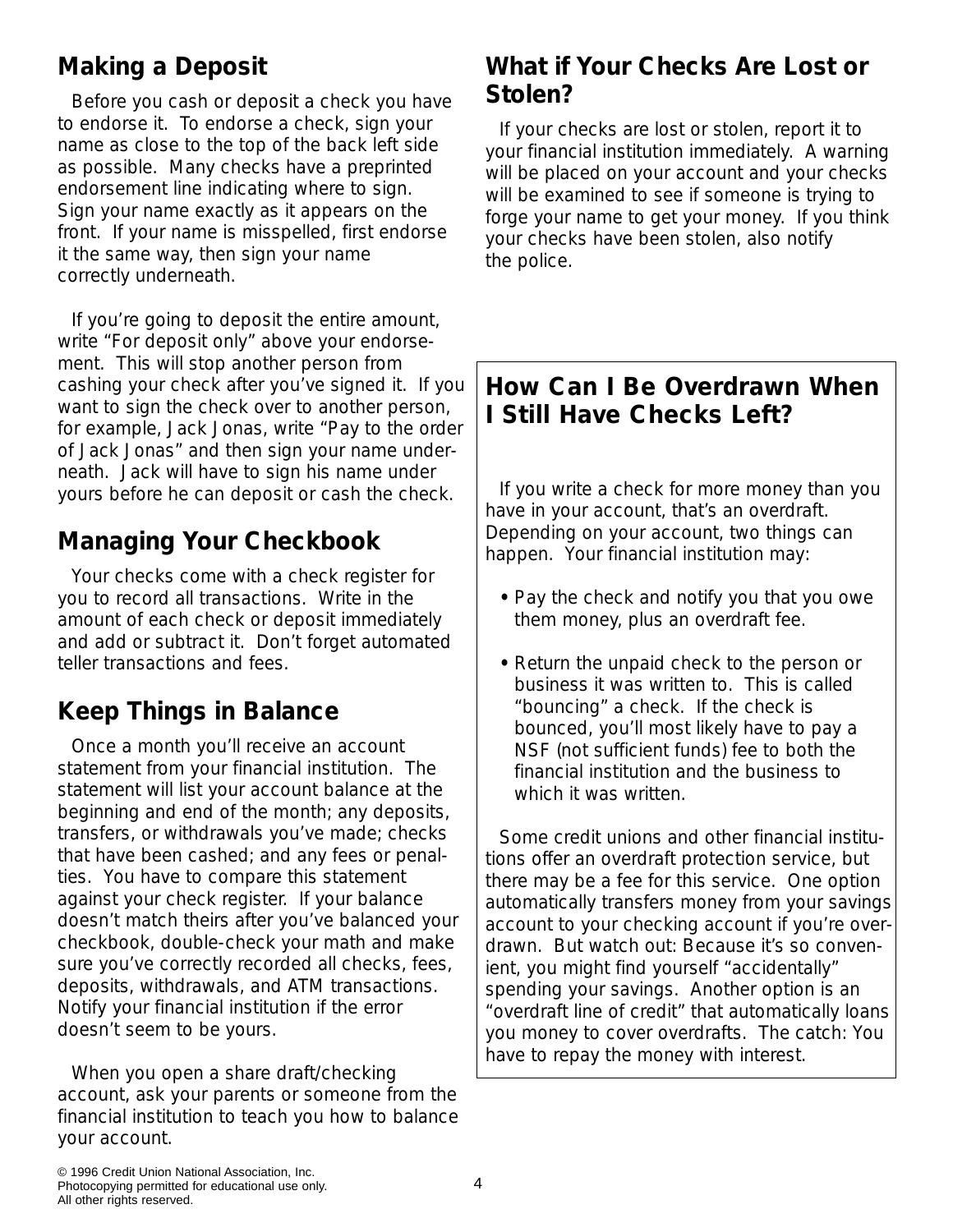| <b>Share Draft/Checking Tips</b> |  |
|----------------------------------|--|

- Treat checks the same as cash and keep them in a safe place.
- Don't take a check that appears to be altered and don't make any changes on checks written to you.
- Don't make out a check to "Cash"or"Bearer." This allows anyone to cash it. Instead, write in the name of the financial institution or business where you're cashing it.
- Destroy any blank checks and deposit slips you won't use.
- Don't sign a check until you've filled in the amount and the name of the person or business you're paying. If a signed, blank check is lost or stolen, anyone can fill in a name and amount and cash it.
- Don't let merchants write your credit card number on your check. Several states have laws prohibiting this practice because it encourages credit card fraud.
- Don't be offended if tellers don't remember you and ask you for identification, or if they ask that you sign a check in their presence. This is a security measure that protects your money.
- Save all your checking receipts and statements in a file folder or box. You need to keep them for five to seven years for income tax purposes.

#### **Electronic Money**

Here's a rundown of some of the electronic ways to access your money:

**Automated teller machines:** ATMs allow you to get cash, transfer money, or make deposits from almost anywhere, anytime. ATM cards are often available when you open a checking or

savings account. To use an ATM card, you usually have to maintain a minimum balance and you may have to pay a fee each time you use your card.

When you get your plastic ATM card, you'll be given a special personal identification number (PIN) that allows you to work the ATM.

**Point-of-sale debit cards** function like plastic checks. Some gas stations, grocery, and other stores have terminals that let you pay with a debit card. The debit card may be your ATM card, or it can be a special card issued by the retailer. When you're ready to pay, you slide the card through a machine and punch in your PIN. The money is instantly transferred from your account to the store's account.

**MasterCard or Visa debit cards** may look like credit cards, but they're not. Used instead of checks, these debit cards are accepted wherever credit cards are. You present your "check card" and sign a sales slip for the amount of your purchase. Within a few days, the money is deducted directly from your checking account. You can also use these cards, which may carry fees, as an ATM card.

#### **Keep Your Money Safe**

- **•** If you choose your PIN, make it a random number, not a predictable one such as your birthday or address.
- **•** Memorize your PIN. Don't share it with anyone else or write it on the card. Leave the number at home. If you lose the card, contact your financial institution immediately; they'll issue you a new card and PIN.
- **•** Don't let others see you punch your PIN into the machine. Avoid withdrawing cash at night, or use well-lit or drive-up ATMS.
- **•** Limit the amount you withdraw each month and save your ATM receipts. To avoid overdrafts, enter all transactions and fees in your check book.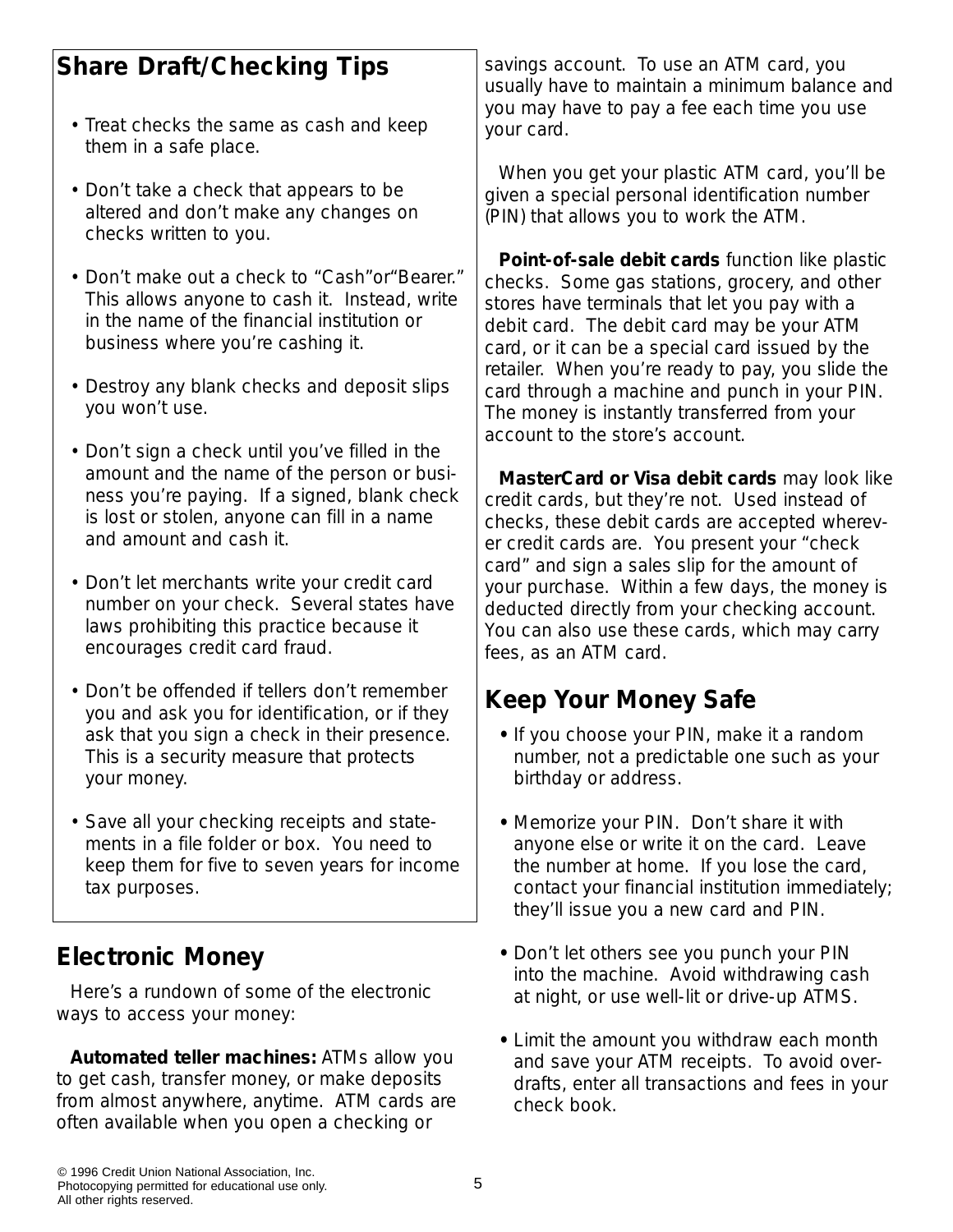# **Share Draft/Checking Accounts: A Review of the Basics**

- 1. List two things to compare when choosing a share draft/checking account.
	- 1)
	- 2)
- 2. List three ways to protect your checking account.
	- 1)
	-
	- 2)
		-
	- 3)
- 3. Explain what can happen when someone "bounces" a check.

4. Describe the correct way to endorse a check.

5. Describe one way to electronically access your checking account.

6. True or False: Writing a later date on a check prevents it from being cashed until then.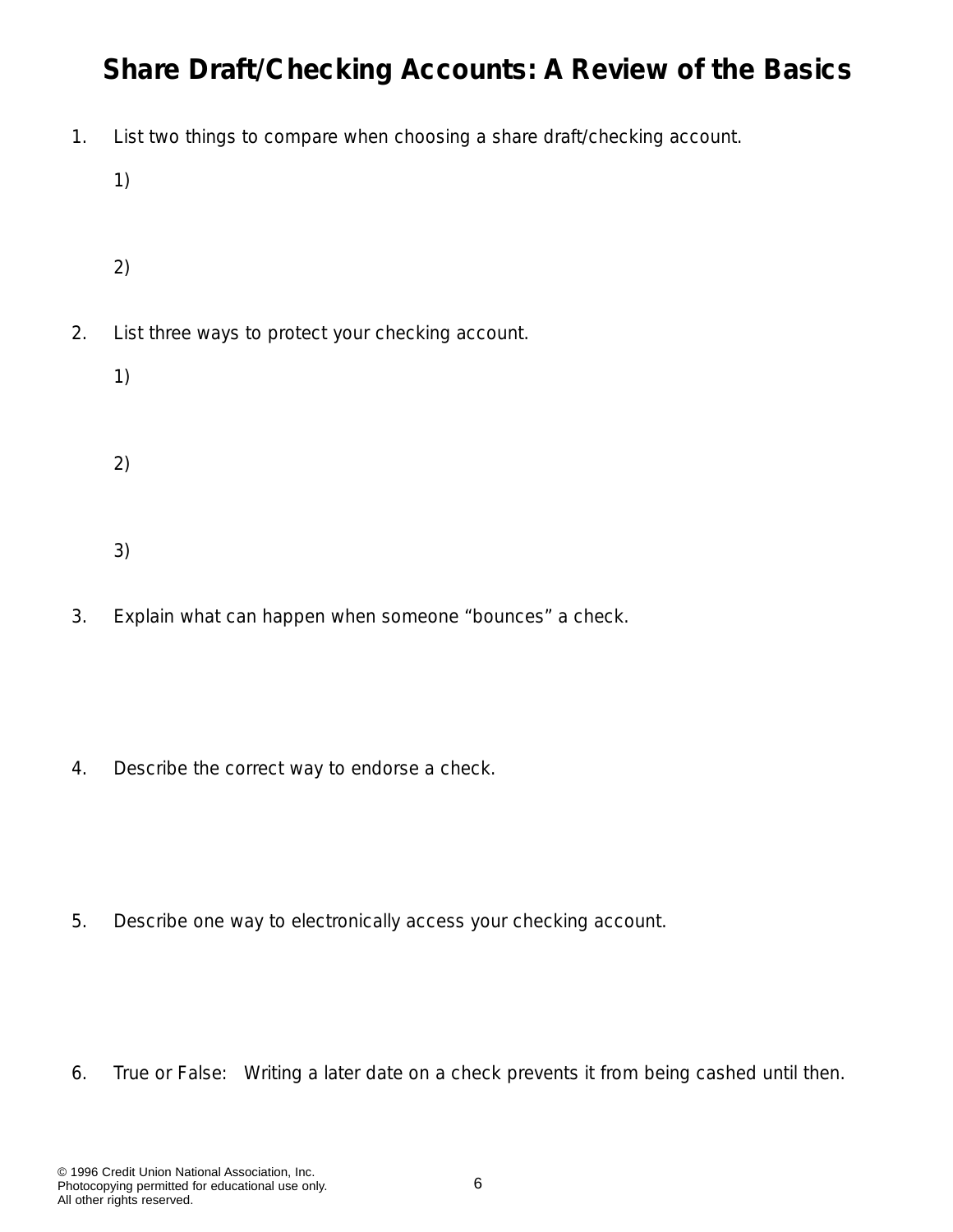#### **Share Draft/Checking Accounts:**

# **A Review of the Basics**

## *Answer Sheet*

- 1. Answers may include fees and fines, interest paid on your account balance, and minimum balance requirements.
- 2. Answers may include such things as: keeping checks in a safe place; not accepting altered checks; not making checks out to "Cash"; destroying any blank check you won't be using; not signing the check until it's completely filled in; not letting merchants write your credit card number on your check.
- 3. Bouncing a check occurs when someone writes a check for more money than they have in their account, and the financial institution returns the unpaid check to the business or person it was written to. If a check bounces, NSF fees are charged by both the financial institution and the business.
- 4. To endorse a check, sign your name as close to the top of the back left side as possible, or on or above the preprinted endorsement line.
- 5. Answers may include:
	- **Automated teller machines (ATMs)** allow you to get cash, transfer money, or make deposits by using your ATM card along with a PIN.
	- **Point-of-sale debit cards** are used at special terminals at the checkout counter of some stores. To pay, you slide your debit card through the ATM machine and punch in your PIN. The money is instantly transferred from your account to the store's.
	- *MasterCard or Visa debit cards* are accepted wherever credit cards are. You present your card, sign a sales slip for the amount of purchase, and within a few days the money is deducted directly from your checking account.
- 6. False. Even if you post-date a check, it can be deposited for payment right away.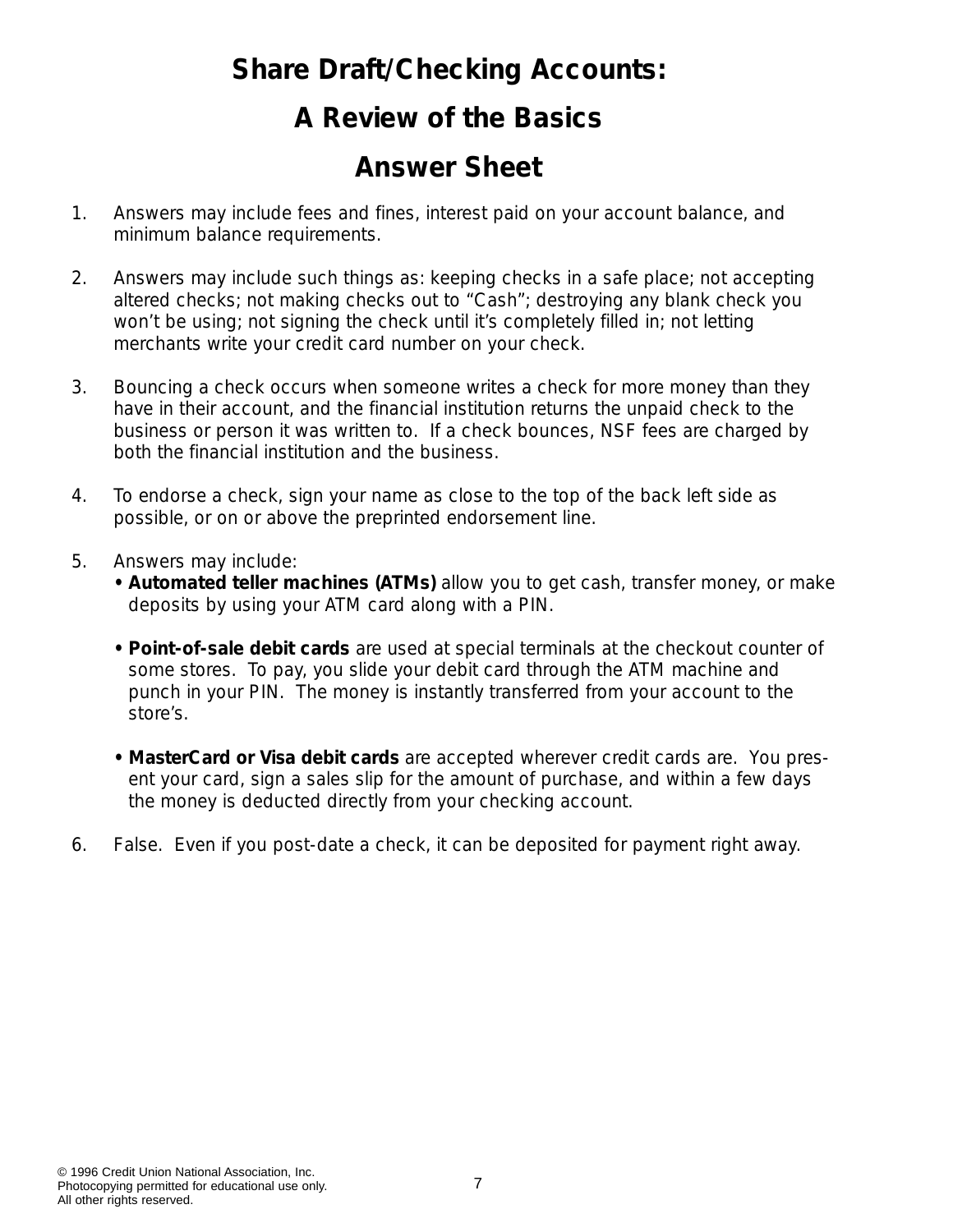# **Comparing Checking Accounts: Exercise Instructions**

- 1. Collect applications, brochures, and advertisements about share draft/checking accounts offered by three different financial institutions, including a local credit union.
- 2. Photocopy the *Comparing Checking Accounts: Student Worksheet* on the reverse side and any related materials you've collected to distribute to students.
- 3. Make an overhead transparency of the worksheet so students can follow along visually during your discussion, or write the worksheet on a blackboard or flip chart.
- 4. After some discussion of the topic, give students a specific amount of time to complete the exercise, either individually or in teams.
- 5. Ask for volunteers to share their answers and discuss each one as a class.
- 6. Record the correct answers on the overhead transparency, blackboard, or flip chart.
- 7. Distribute the *Share Draft/Checking Account Basics* fact sheet at the end of your presentation.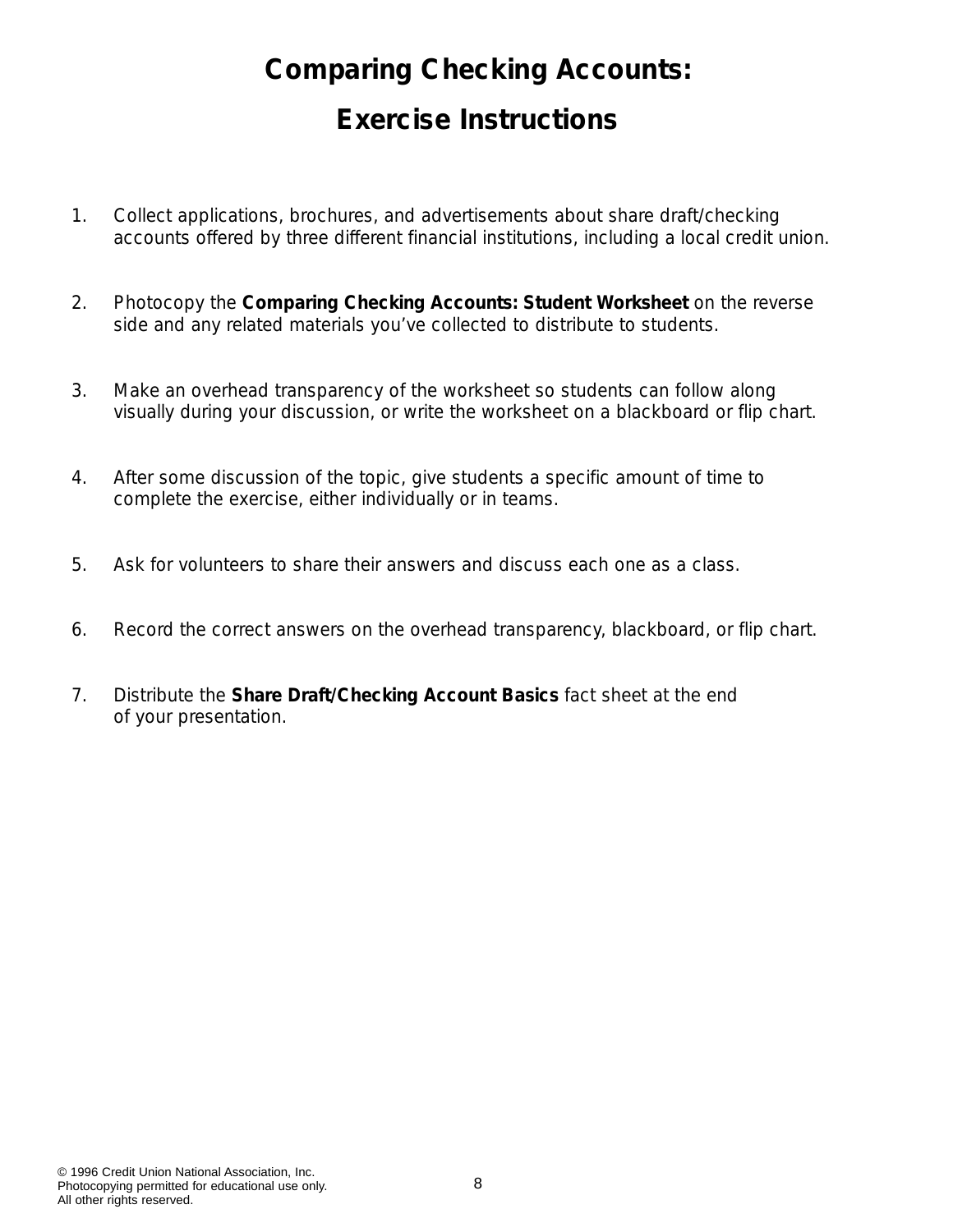# **Comparing Checking Accounts:**

# **Student Worksheet**

*Review the information distributed about similar deposit accounts available from different financial institutions and complete the following comparison chart:*

| Name of<br>Financial<br>Institution                              |  |  |
|------------------------------------------------------------------|--|--|
| Monthly<br>Fee/Service<br>Charges                                |  |  |
| Minimum<br><b>Balance</b><br>Required<br>to Waive<br>Monthly Fee |  |  |
| Overdraft<br>Fees                                                |  |  |
| Stop Payment<br>Fees                                             |  |  |
| ATM Card<br>Available?                                           |  |  |
| <b>ATM Fees</b>                                                  |  |  |
| Direct Deposit<br>Available?                                     |  |  |
| Cost of Printing<br>Checks                                       |  |  |
| Other<br>Fees/Charges                                            |  |  |

© 1996 Credit Union National Association, Inc. Photocopying permitted for educational use only. All other rights reserved.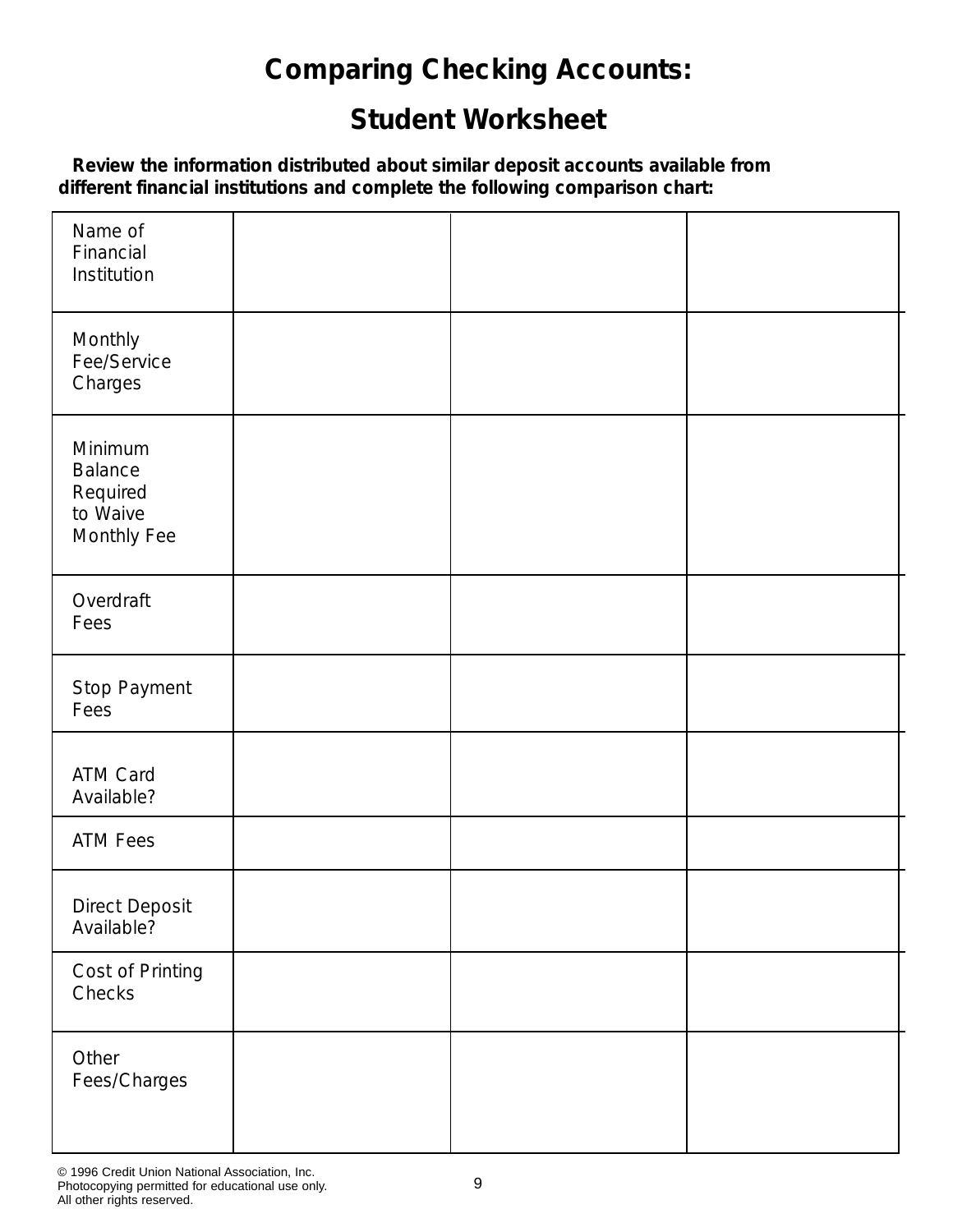## **Managing Your Checkbook:**

#### **Exercise Instructions**

- 1. Photocopy the *Managing Your Checkbook: Student Instructions*, the *Sample Deposit Slips*, the *Sample Checks*, and the *Sample Checkbook Register* sheets for each student.
- 2. Following the worksheet instructions, complete copies of each sheet and make overhead transparencies, or draw completed samples of the sheets on a blackboard or flip chart.
- 3. After a discussion of share draft/checking account how-tos, distribute the worksheets to students, giving them a specific amount of time to complete the exercise. Remind students to follow the date sequence when filling in the check register.
- 4. Discuss the exercise as a class.
- 5. Use your transparency, blackboard, or flip chart samples to illustrate the correct way to complete the checks, deposit slips, and the checkbook register. (See reverse side.)
- 6. Distribute the *Share Draft/Checking Account Basics* fact sheet at the end of your presentation.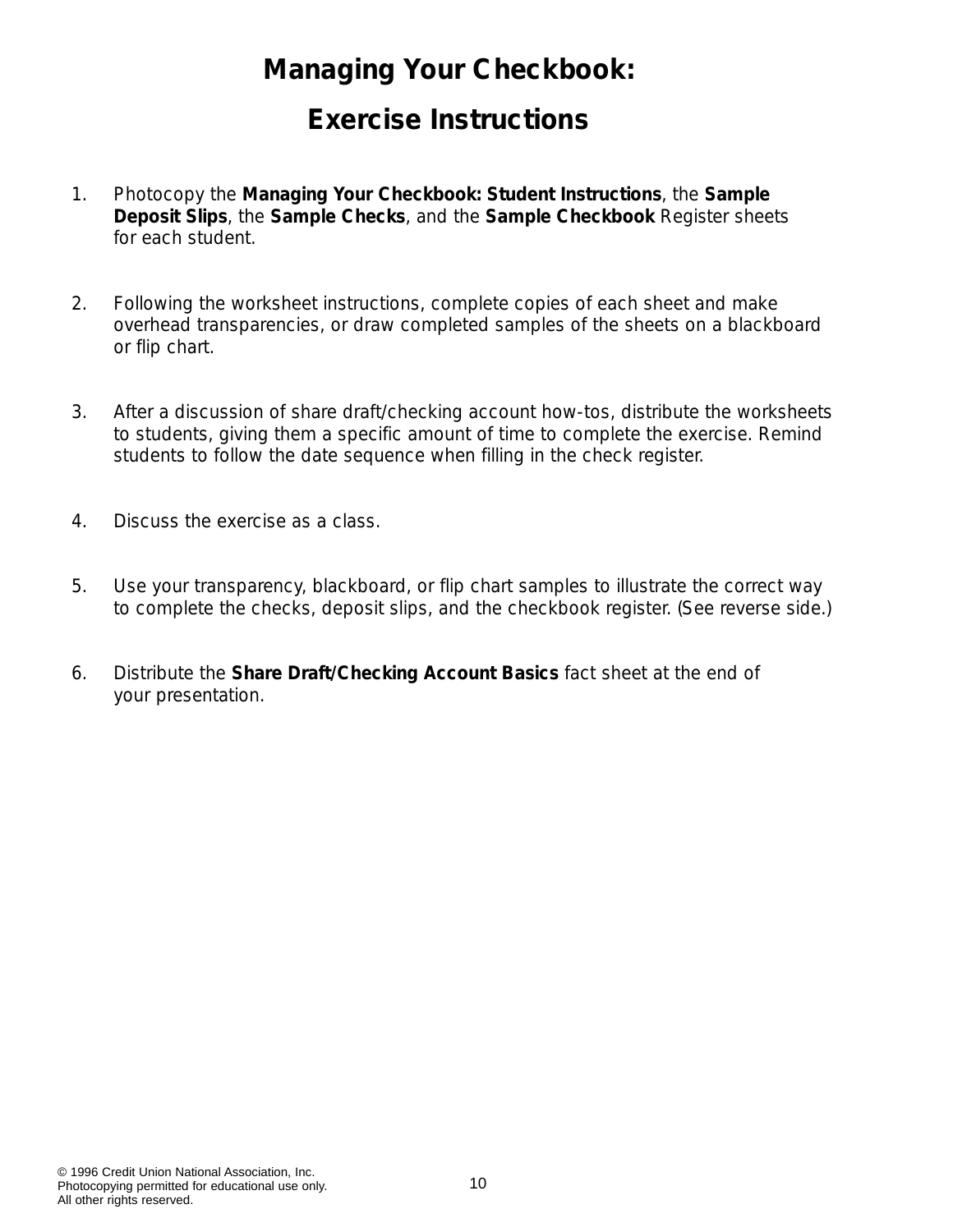# **Managing Your Checkbook: Completed Samples**

#### **Sample Checks**



#### **Sample Checkbook Register Worksheet**

| <b>PEAK MITTHE</b><br><b>FRANCISCO</b> | <b>SAFE</b> | 19 Animal, 7 Kiel Od Kr. Terminale     | <b>SAFEATAWA</b><br>senari del minerale<br>al listrad leasters. | ль. | <b>BUILT LA MOT</b><br>MADAG OF DEFICIER | <b>Invites</b><br>500.00 |       |
|----------------------------------------|-------------|----------------------------------------|-----------------------------------------------------------------|-----|------------------------------------------|--------------------------|-------|
| 6801                                   | 9/1         | Athletic Shoe Company<br>Running Shoes | 55 63                                                           |     |                                          | 55/63<br>444 37          |       |
|                                        | Q/A         | work paycheck                          |                                                                 |     | 235 00                                   | 235 00<br>679 37         |       |
| 6802                                   | 9/6         | Food Mart<br>croceries                 | 22 36                                                           |     |                                          | 657 01                   | 22 36 |
|                                        | 6803 9/10   | Federal Credit Union<br>cosh           | 25 00                                                           |     |                                          | 25 00<br>632 01          |       |
| .                                      | 9/17        | ATM<br>cash                            | 15 00                                                           | .50 |                                          | 616 51                   | 15.50 |
|                                        | 9/18        | work paycheck<br>birthday 5            |                                                                 |     | 355.00                                   | 355 00<br>97151          |       |
| 6804 9/23                              |             | Phone Calls Unlimited<br>phone bill    | 26 75                                                           |     |                                          | 944 76                   | 26 75 |
| 6805                                   | 9/28        | Energy Plus Utility<br>electric bill   | 23 00                                                           |     |                                          | 921 76                   | 23/00 |
|                                        | 9/28        | Refund check                           |                                                                 |     | 35 50                                    | 957 26                   | 35 50 |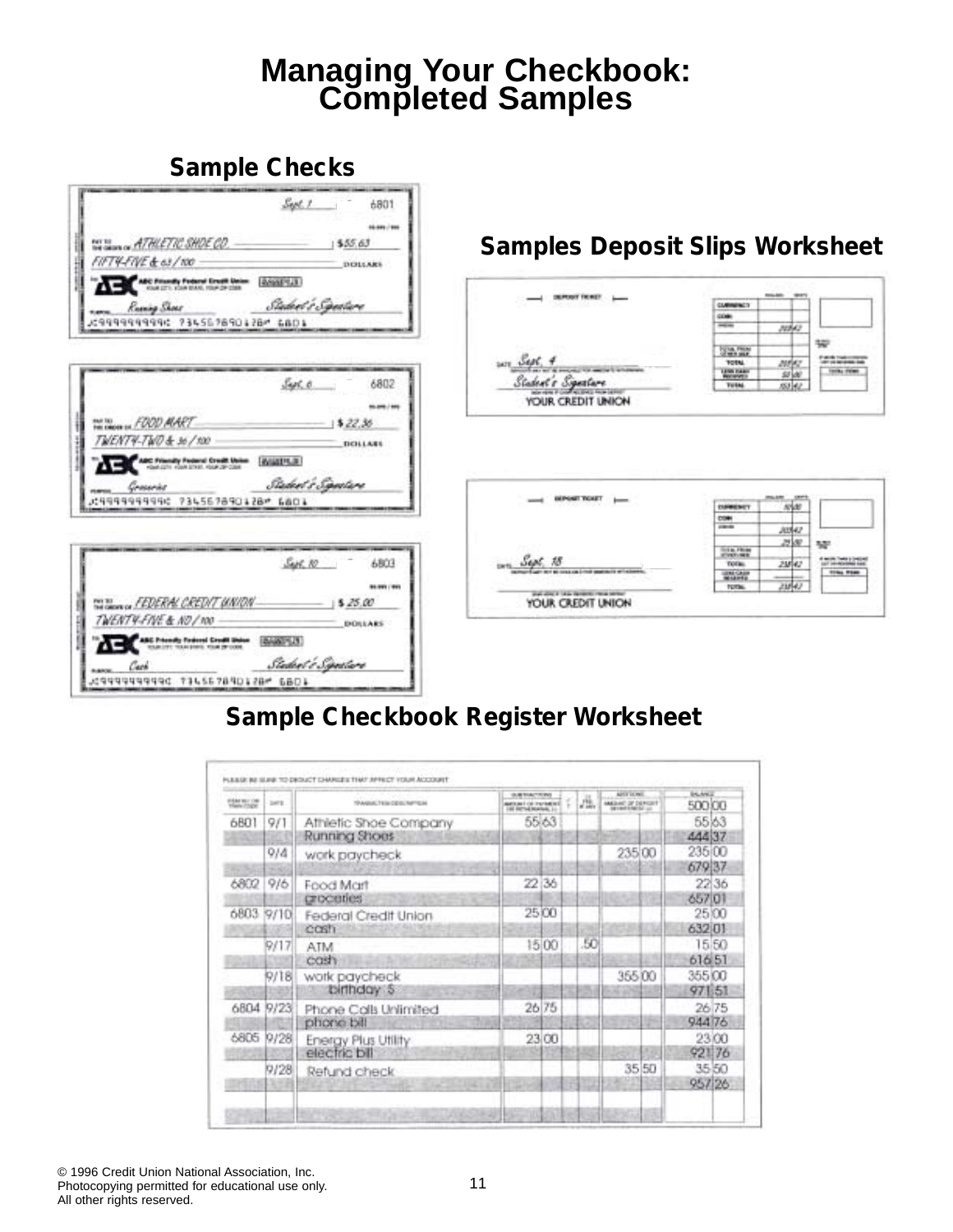# **Managing Your Checkbook:**

#### **Student Instructions**

- 1. Using the *Sample Checks Worksheet*, write a check for the first three transactions outlined below.
- 2. Using the *Sample Deposit Slips Worksheet,* complete share draft/checking account deposit slips for the first two deposits recorded below.
- 3. Enter all checks, deposits, and ATM transactions on the *Sample Checkbook Register Worksheet*, using a beginning balance of \$500.00. Follow the correct sequence of dates when completing this exercise.

| <b>Check</b><br><b>Number</b>      | Date TO                      |                                                                      | <b>Purpose</b>                                                                           | Amount                                   |
|------------------------------------|------------------------------|----------------------------------------------------------------------|------------------------------------------------------------------------------------------|------------------------------------------|
| 6801<br>6802<br>6803<br><b>ATM</b> | 9/01<br>9/06<br>9/10<br>9/17 | Athletic Shoe Co.<br><b>Food Mart</b><br><b>Federal Credit Union</b> | <b>Running Shoes</b><br>Groceries<br>Cash withdrawal<br>Cash<br>(\$0.50 transaction fee) | \$55.63<br>\$22.36<br>\$25.00<br>\$15.00 |
| 6804<br>6805                       | 9/23<br>9/28                 | <b>Phone Calls Unlimited</b><br><b>Energy Plus Utility</b>           | Phone bill<br>Electric bill                                                              | \$26.75<br>\$23.00                       |
|                                    |                              |                                                                      |                                                                                          |                                          |
| <b>Deposits</b>                    | Date                         | <b>Source</b>                                                        | Amount                                                                                   |                                          |
|                                    | 9/4                          | Work paycheck<br>(you request \$50                                   | \$285.00                                                                                 |                                          |
|                                    | 9/18                         | cash back)<br>Work paycheck                                          | \$285.00                                                                                 |                                          |
|                                    |                              | Birthday gifts -<br>$\cdot$ check<br>$\cdot$ cash\$ 45.00            | \$25.00                                                                                  |                                          |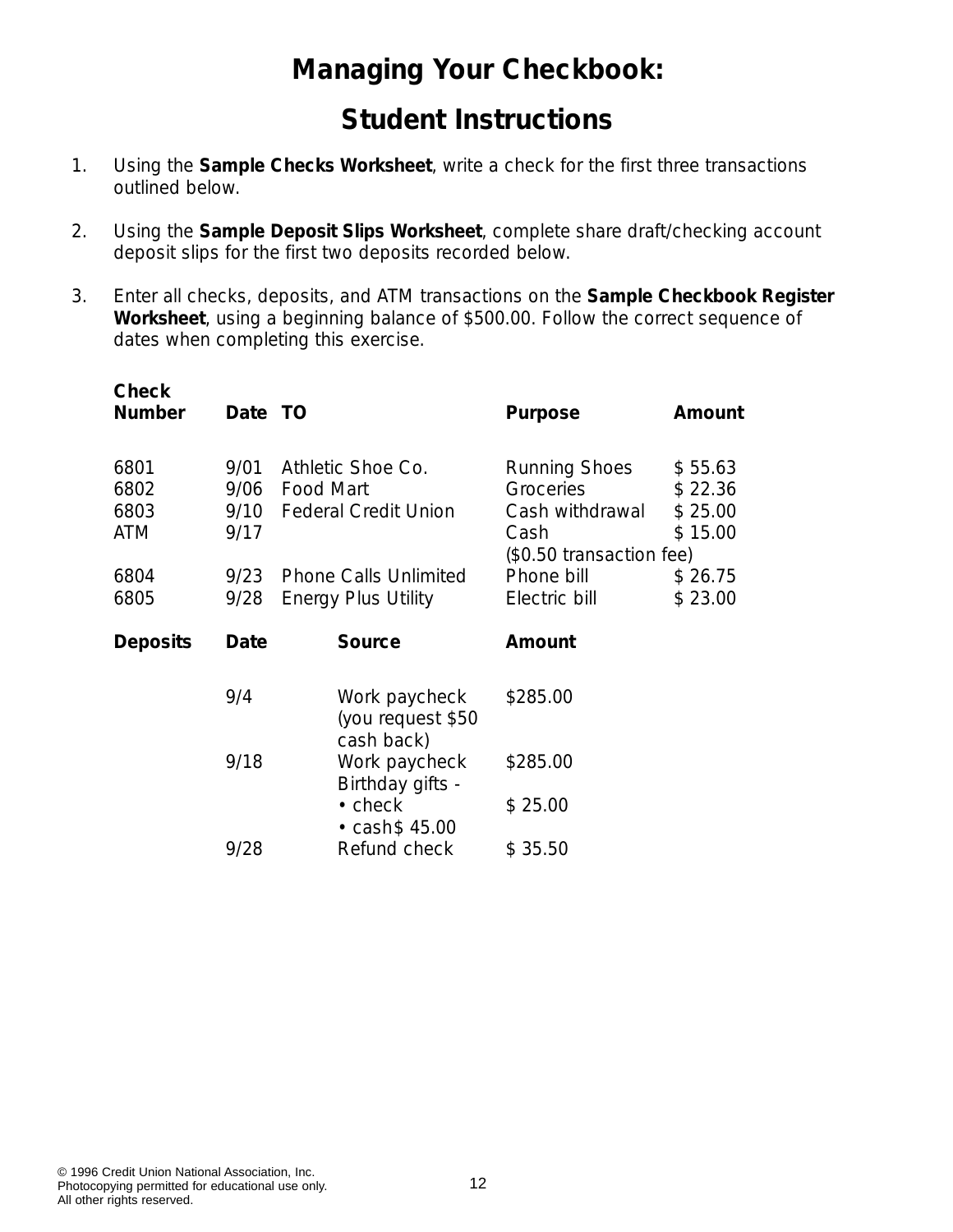# **Sample Checks Worksheet**

|                                                                                                         | 6801           |
|---------------------------------------------------------------------------------------------------------|----------------|
|                                                                                                         | 99-999 / 999   |
| PAY TO<br>THE ORDER OF                                                                                  |                |
|                                                                                                         | <b>DOLLARS</b> |
| 10<br><b>ABC Friendly Federal Credit Union</b><br><b>SAMPLE</b><br>YOUR CITY, YOUR STATE, YOUR ZIP CODE |                |
| <b>PURPOSE</b>                                                                                          |                |
| .083 "B5109999: 734567890128".                                                                          |                |

|                                                                                                    | 6802           |
|----------------------------------------------------------------------------------------------------|----------------|
|                                                                                                    | <b>44.8997</b> |
| PAY TO<br>THE ORDER OF.                                                                            |                |
|                                                                                                    | DOLLARS        |
| 10.1<br>SAMPLE<br><b>ABC Friendly Federal Credit Union</b><br>YOUR CITY, YOUR STATE, YOUR ZIP CODE |                |
| <b>PURPOSE</b>                                                                                     |                |
| J:9999999994: 734567890128" 6802                                                                   |                |

|                                                                                                   | 6803           |
|---------------------------------------------------------------------------------------------------|----------------|
|                                                                                                   | 99-999 / 999   |
| <b>PAY TO</b><br>THE ORDER OF.                                                                    |                |
|                                                                                                   | <b>DOLLARS</b> |
| TO:<br><b>ABC Friendly Federal Credit Union</b><br>YOUR CITY, YOUR STATE, YOUR ZIP CODE<br>SAMPLE |                |
| <b>PURPOSE</b>                                                                                    |                |
| COB3 "B51091999" SPPPPPPPPPP:L                                                                    |                |

© 1996 Credit Union National Association, Inc. Photocopying permitted for educational use only. All other rights reserved.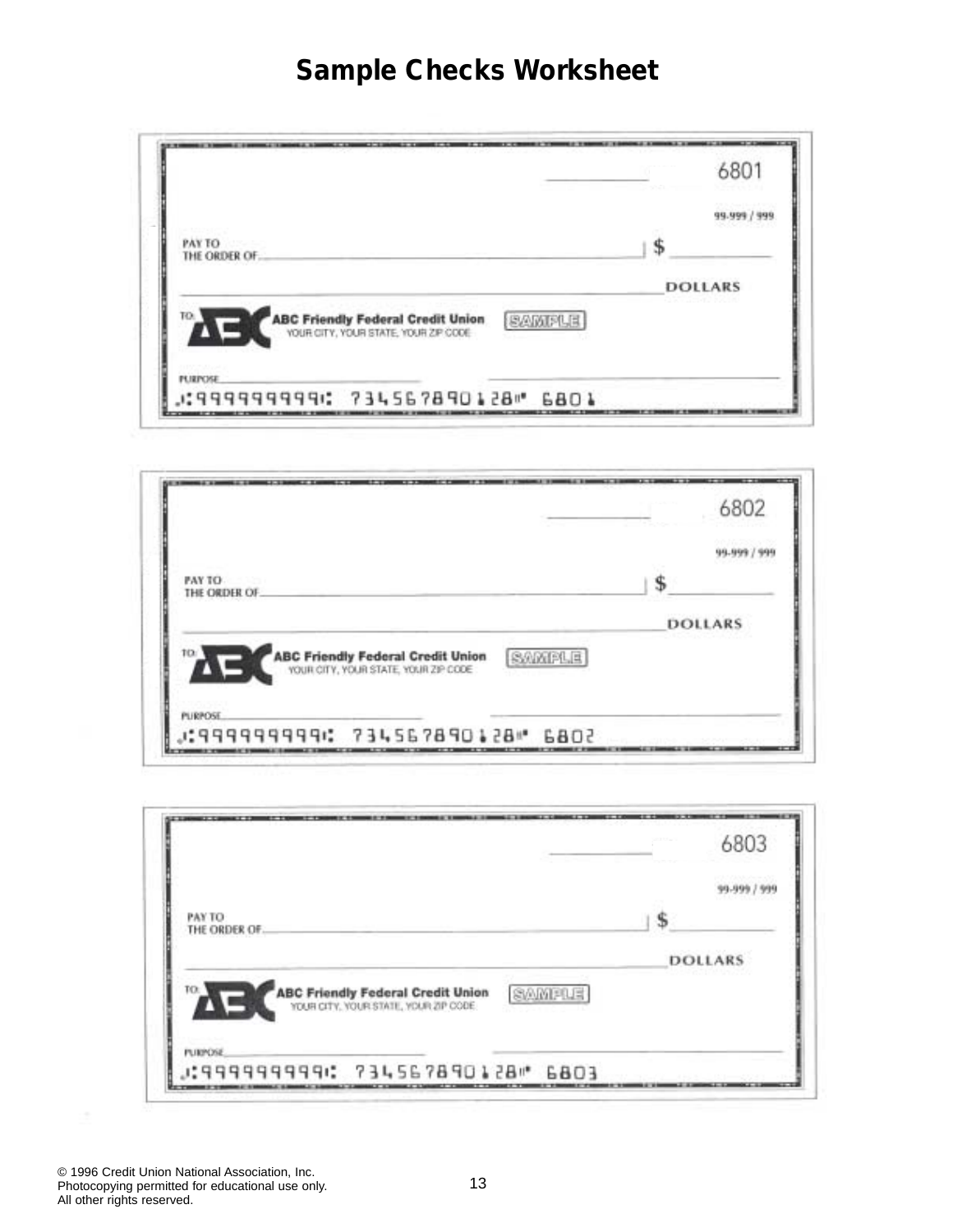# **Samples Deposit Slips Worksheet**



| <b>DEPOSIT TICKET</b>                                       | DOLLARS                  | <b>CEMTS</b>                                  |
|-------------------------------------------------------------|--------------------------|-----------------------------------------------|
|                                                             | <b>CURRENCY</b>          |                                               |
|                                                             | COIN                     |                                               |
|                                                             | OWDAS                    |                                               |
|                                                             |                          | $\frac{13.30}{274}$                           |
|                                                             | TOTAL FROM<br>OTHER SIDE |                                               |
| DATE                                                        | <b>TOTAL</b>             | IF MORE THAN E-DIRECK<br>JST ON INDIGNINE SEX |
| DEPOSITS MAY NOT BE AVAILABLE FOR ABRIDIATE WITHDRAWAL      | LESS CASH<br>RECEIVED    | <b>TOTAL ITEMS</b>                            |
|                                                             | <b>TOTAL</b>             |                                               |
| SIGN HERE IF CASH RECEIVED FROM DEPOST<br>YOUR CREDIT UNION |                          |                                               |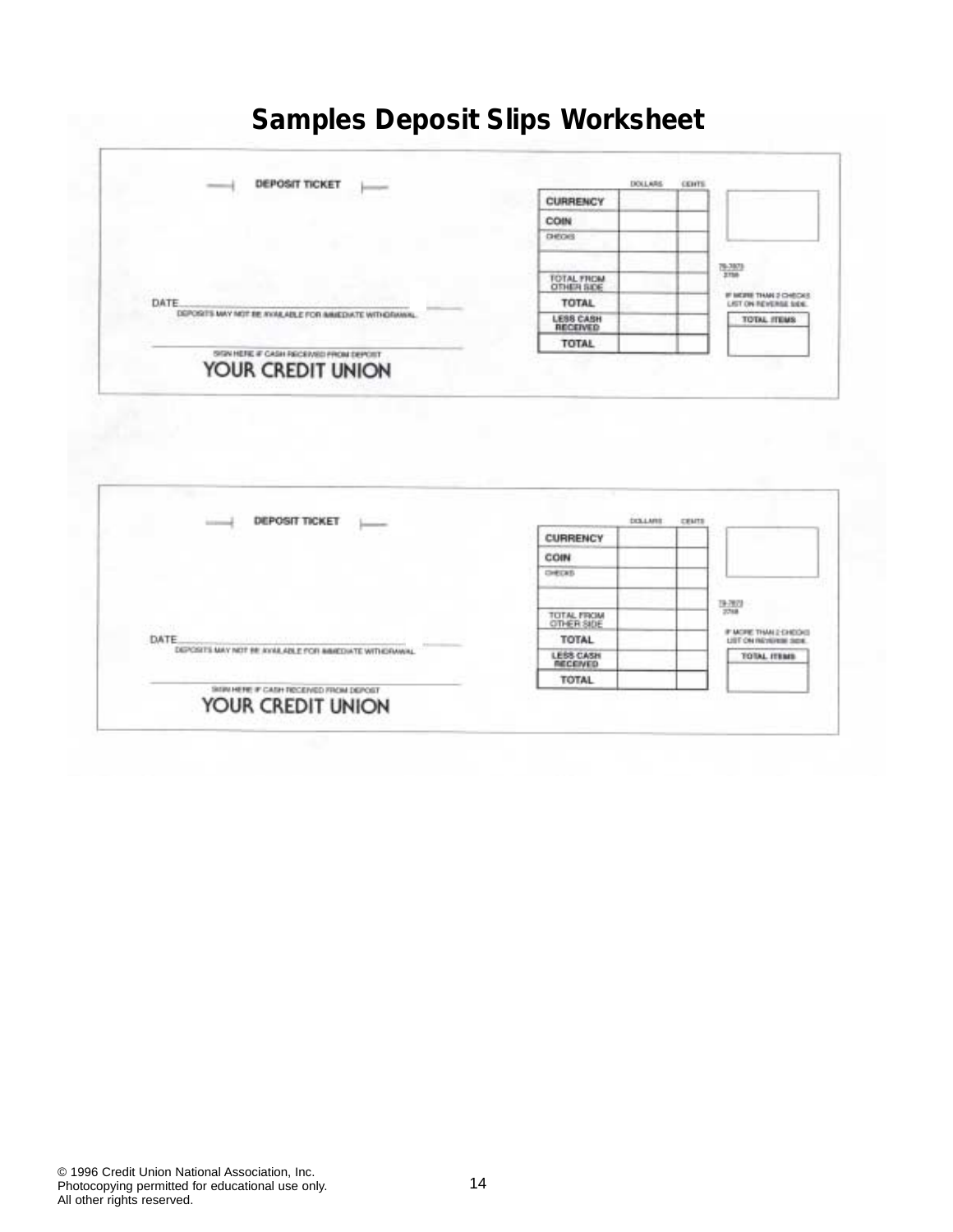| ITSBE NET  DIR    | <b>DATE</b> | TRANSACTION DESCRIPTION            | <b><i>UUBTRACTIONS</i></b><br>AMOUNT DE EWIMBER |     | $\tau$ | 406<br># 4MY        | <b>ADDITIONS</b><br>AMOUNT OF DEPOSIT |             | <b>BALANCE</b> |                       |
|-------------------|-------------|------------------------------------|-------------------------------------------------|-----|--------|---------------------|---------------------------------------|-------------|----------------|-----------------------|
|                   |             | Mat 1                              |                                                 | Đ.  | ×      |                     | 778-1050                              |             |                | <b>All Lot</b>        |
|                   |             |                                    | 39                                              | w   |        |                     |                                       |             | <u>SP 37</u>   | 45%                   |
|                   | 9-15        | <b>CONTROL</b>                     | $\bullet$                                       | ŧ   | u      | <b>The Contract</b> | ø                                     |             |                | $\sim 10^{-1}$<br>- 4 |
| œ                 |             | 매도<br>SACTOR B<br>A)               |                                                 | n   |        | ы                   | <b>CALIFORNIA</b>                     | 用途          |                | 196                   |
|                   |             |                                    |                                                 |     |        | īτ                  |                                       | æ.          |                |                       |
|                   |             | al fore<br>9150<br><b>Lettrack</b> |                                                 |     |        | 8                   |                                       | 47          |                | и                     |
| <b>CONTRACTOR</b> | the light   | <b>PARTIES</b>                     | --                                              | YA) | ×      |                     | <b>Section</b><br><b>TIME OF</b>      | 57)<br>- 1  | <b>SALE</b>    | Read                  |
| 225               |             | <b>Corp.</b>                       |                                                 |     |        | 345                 | 特担目                                   | <b>Alex</b> | ×              |                       |
|                   |             | <b>William</b>                     |                                                 |     |        |                     |                                       |             |                |                       |

# **Sample Checkbook Register Worksheet**

# **How to Use a Checkbook Register**

## **Checks**

For each check you write, immediately enter the following in the appropriate space in the checkbook register:

- The check number (in the "Item No. or Transaction Code" column)
- The date
- Who you wrote the check to and why (in the "Transaction Description" column)
- The check amount (in the "Subtractions" column and also in the "Balance" column) Immediately subtract the amount from your current balance.

## **Deposits**

For each deposit you make into your checking account, complete a checking account deposit slip and enter the following information in the checkbook register:

- The date
- The source of the money (for example, a paycheck or a gift)
- The deposit amount (in the "Additions" column and also in the "Balance" column) Immediately add the amount to your current balance.

# **Other Entries**

Enter all money withdrawn or deposited into your checking account including:

- Service charges
- ATM cash withdrawals and any fees
- Transfers from other accounts, for example, your savings.

© 1996 Credit Union National Association, Inc. Photocopying permitted for educational use only. All other rights reserved.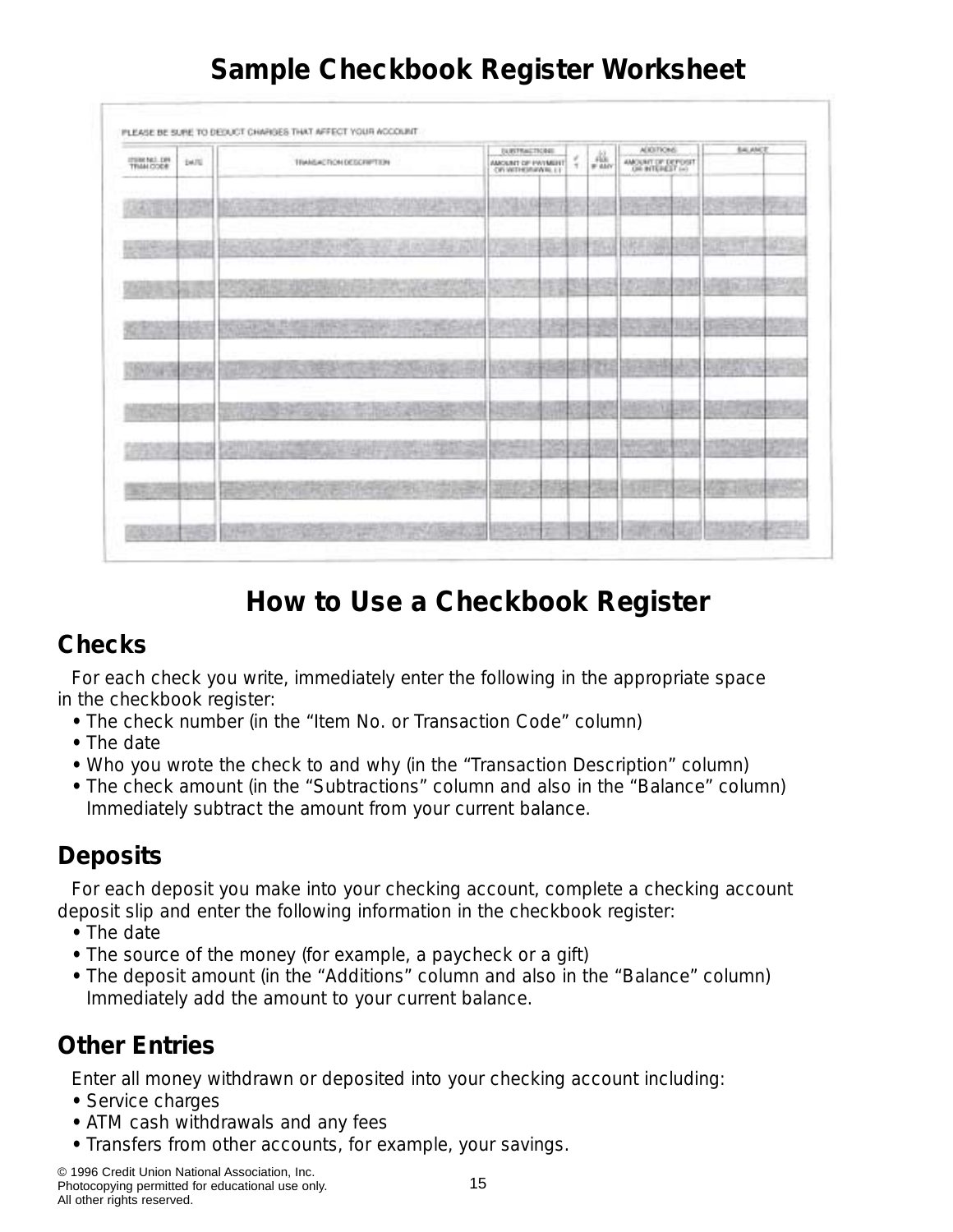# **Balancing Your Checkbook:**

## **Exercise Instructions**

- 1. Photocopy the *Balance Your Checkbook: Student Instructions,* the *Completed Sample Checkbook Register,* the *Member Statement,* and the *Checkbook Reconciliation Worksheet* for each student.
- 2. Make an overhead transparency or draw a sample of the *Balancing Your Checkbook: Completed Checkbook Reconciliation Worksheet* on a blackboard or flip chart.
- 3. Distribute the photocopied worksheets to students, giving them a specific amount of time to complete the exercise.
- 4. Discuss the exercise as a class, using your transparency, blackboard, or flip chart sample to illustrate the correct way to complete the *Checkbook Reconciliation Worksheet*.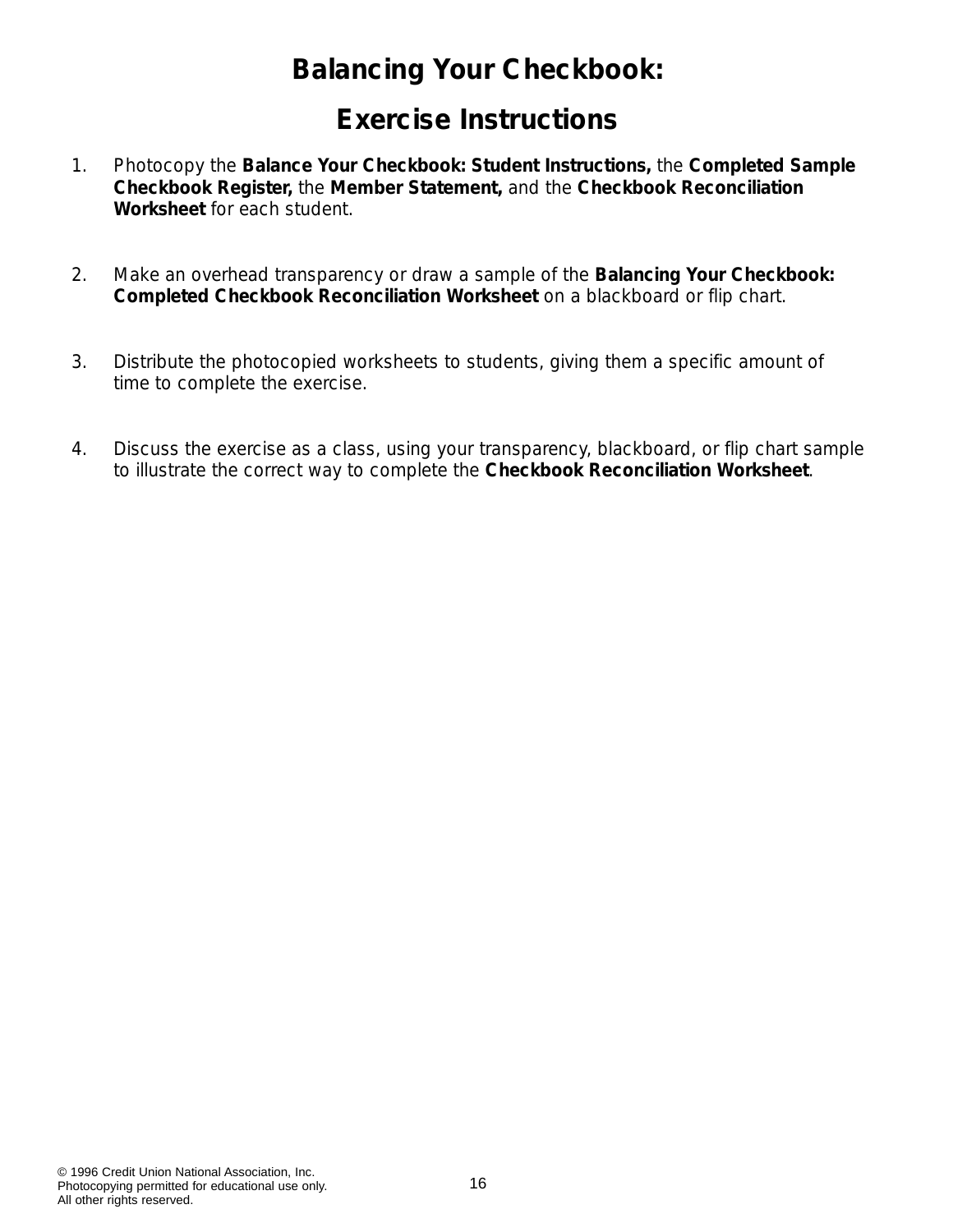# **Balancing Your Checkbook:**

# **Completed Checkbook Reconciliation Worksheet**

|              | OUTSTANDING SHARE DRAFT |                                                                                                                                                                                                                                                                                                              |          |
|--------------|-------------------------|--------------------------------------------------------------------------------------------------------------------------------------------------------------------------------------------------------------------------------------------------------------------------------------------------------------|----------|
| NUMBER       | <b>AMOUNT</b>           |                                                                                                                                                                                                                                                                                                              |          |
| 6802         | 22:36                   | ENDING BALANCE<br>SHOWN ON THIS STATEMENT                                                                                                                                                                                                                                                                    | 967.12   |
| 6805         | 23:00                   |                                                                                                                                                                                                                                                                                                              |          |
|              |                         | PLUS DEPOSITS<br>NOT SHOWN ON THIS STATEMENT                                                                                                                                                                                                                                                                 | 35.50    |
|              |                         | <b>SUB-TOTAL</b>                                                                                                                                                                                                                                                                                             | 1,002.62 |
|              |                         | <b>LESS TOTAL OUTSTANDING DRAFTS</b>                                                                                                                                                                                                                                                                         | 45.36    |
|              |                         | EQUALS ADJUSTED ENDING BALANCE                                                                                                                                                                                                                                                                               | 957,26   |
|              |                         | ADJUSTED ENDING BALANCE SHOWN ABOVE<br>SHOULD AGREE WITH THE BALANCE SHOWN IN<br>YOUR SHARE DRAFT BOOK                                                                                                                                                                                                       |          |
|              |                         | NOTE: BE SURE TO DEDUCT ANY CHARGES, FEES OR WITHDRAWALS<br>SHOWN ON YOUR STATEMENT (BUT NOT IN YOUR SHARE DRAFT<br>BOOK) THAT MAY APPLY TO YOUR ACCOUNT. ALSO, BE SURE TO<br>ADD ANY DIVIDENDS OR ANY DEPOSITS SHOWN ON YOUR<br>STATEMENT (BUT NOT IN YOUR SHARE DRAFT BOOK) THAT APPLY<br>TO YOUR ACCOUNT. |          |
| <b>IOTAL</b> | 45:36                   |                                                                                                                                                                                                                                                                                                              |          |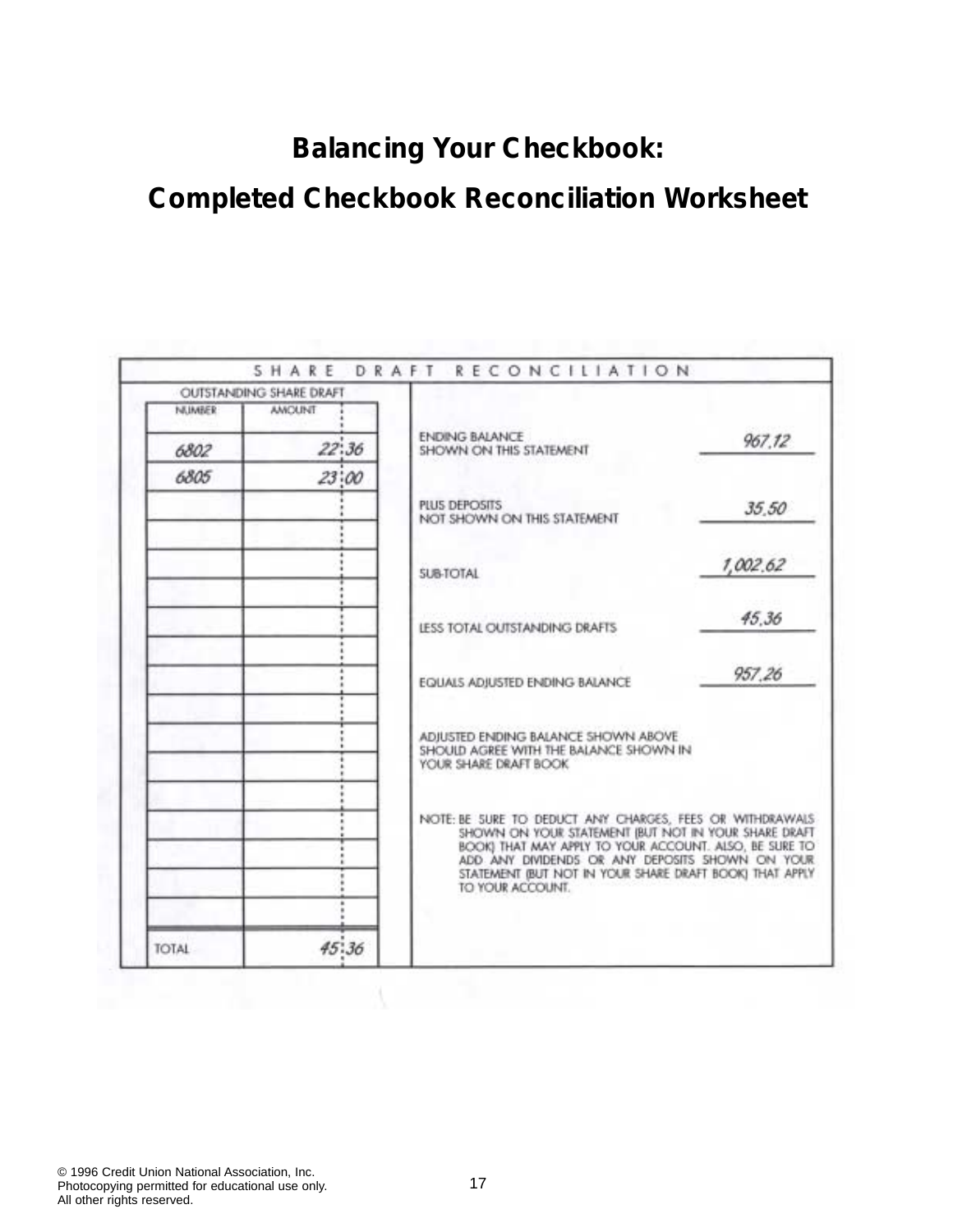# **Balancing Your Checkbook: Student Instructions**

- 1. Compare the checks and deposits listed on the *Member Statement* with the checks and deposits entered on the *Completed Sample Checkbook Register.* Put a check mark next to all entries that appear on both sides.
- 2. Following the instructions on the *Checkbook Reconciliation Worksheet,* list the check number and amount of any checks recorded in your check register that aren't listed on your *Sample Member Statement*. Fill in the blank lines with the ending balance shown on the *Sample Member Statement*, any deposits from your register not shown on the statement, and the total amount of outstanding checks as shown at the bottom of the left hand column. Do the math to come up with your adjusted ending balance.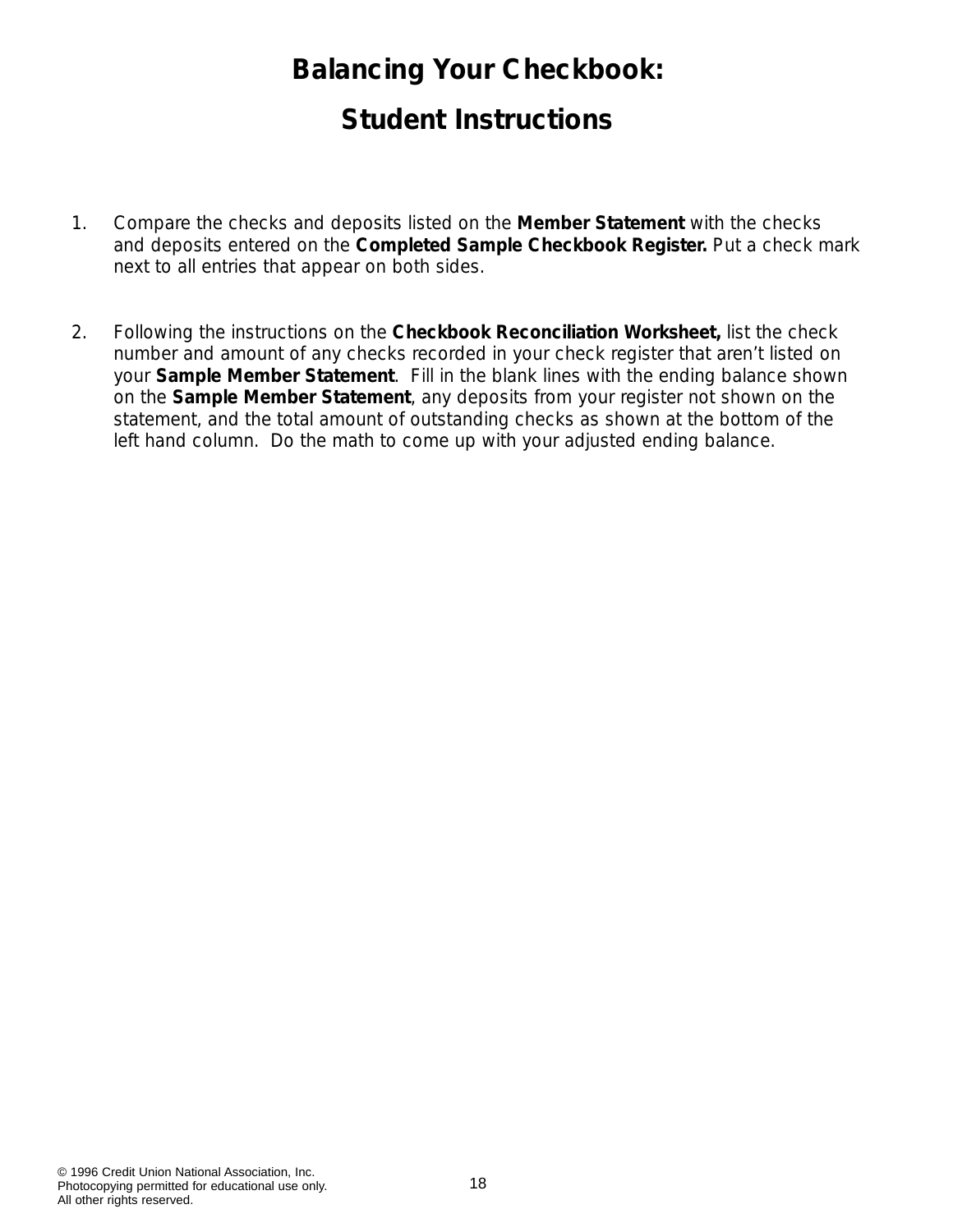# **Balancing Your Checkbook: Completed Checkbook Register Worksheet**

| MAQUALT OF PAYMENT<br>9/1<br>55 63<br>6801<br>Athletic Shoe Company<br><b>Running Shoes</b><br>9/4<br>work paycheck<br>235 00<br>679 37<br>9/6<br>22 36<br>Food Mart<br>groceries<br>9/10<br>25 00<br><b>Federal Credit Union</b><br>cash<br>9/17<br>50<br>15 00<br>ATM<br>cash<br>9/18<br>work paycheck<br>355 00<br>birthday \$<br>26 75<br>Phone Calls Unlimited<br>phone bill<br>9/28<br>23 00<br><b>Energy Plus Utility</b><br>electric bill | <b>TEM AD ON</b><br>TRAN CODE | DATE | TRANSACTION DRUG PAPTION | <b>SLISTEMETIONS</b> | 虛 | <b>ADDITIONS</b>  | <b>IRAL ANEXI</b> |       |
|---------------------------------------------------------------------------------------------------------------------------------------------------------------------------------------------------------------------------------------------------------------------------------------------------------------------------------------------------------------------------------------------------------------------------------------------------|-------------------------------|------|--------------------------|----------------------|---|-------------------|-------------------|-------|
| 6802                                                                                                                                                                                                                                                                                                                                                                                                                                              |                               |      |                          |                      |   | AMOUNT OF DEPOSIT | 500 00            |       |
|                                                                                                                                                                                                                                                                                                                                                                                                                                                   |                               |      |                          |                      |   |                   | 55 63<br>444 37   |       |
|                                                                                                                                                                                                                                                                                                                                                                                                                                                   |                               |      |                          |                      |   |                   | 235 00            |       |
| 6803<br>6804 9/23<br>6805                                                                                                                                                                                                                                                                                                                                                                                                                         |                               |      |                          |                      |   |                   |                   |       |
|                                                                                                                                                                                                                                                                                                                                                                                                                                                   |                               |      |                          |                      |   |                   |                   | 22 36 |
|                                                                                                                                                                                                                                                                                                                                                                                                                                                   |                               |      |                          |                      |   |                   | 657 01            |       |
|                                                                                                                                                                                                                                                                                                                                                                                                                                                   |                               |      |                          |                      |   |                   | 25 00             |       |
|                                                                                                                                                                                                                                                                                                                                                                                                                                                   |                               |      |                          |                      |   |                   | 632 01            |       |
|                                                                                                                                                                                                                                                                                                                                                                                                                                                   |                               |      |                          |                      |   |                   | 15 50             |       |
|                                                                                                                                                                                                                                                                                                                                                                                                                                                   |                               |      |                          |                      |   |                   | 61651             |       |
|                                                                                                                                                                                                                                                                                                                                                                                                                                                   |                               |      |                          |                      |   |                   | 355 00            |       |
|                                                                                                                                                                                                                                                                                                                                                                                                                                                   |                               |      |                          |                      |   |                   | 97151             |       |
|                                                                                                                                                                                                                                                                                                                                                                                                                                                   |                               |      |                          |                      |   |                   | 26 75             |       |
|                                                                                                                                                                                                                                                                                                                                                                                                                                                   |                               |      |                          |                      |   |                   | 94476             |       |
|                                                                                                                                                                                                                                                                                                                                                                                                                                                   |                               |      |                          |                      |   |                   | 23 00             |       |
|                                                                                                                                                                                                                                                                                                                                                                                                                                                   |                               |      |                          |                      |   |                   | 921 76            |       |
|                                                                                                                                                                                                                                                                                                                                                                                                                                                   |                               | 9/28 | Refund check             |                      |   | 35 50             | 35 50             |       |
|                                                                                                                                                                                                                                                                                                                                                                                                                                                   |                               |      |                          |                      |   |                   | 957 26            |       |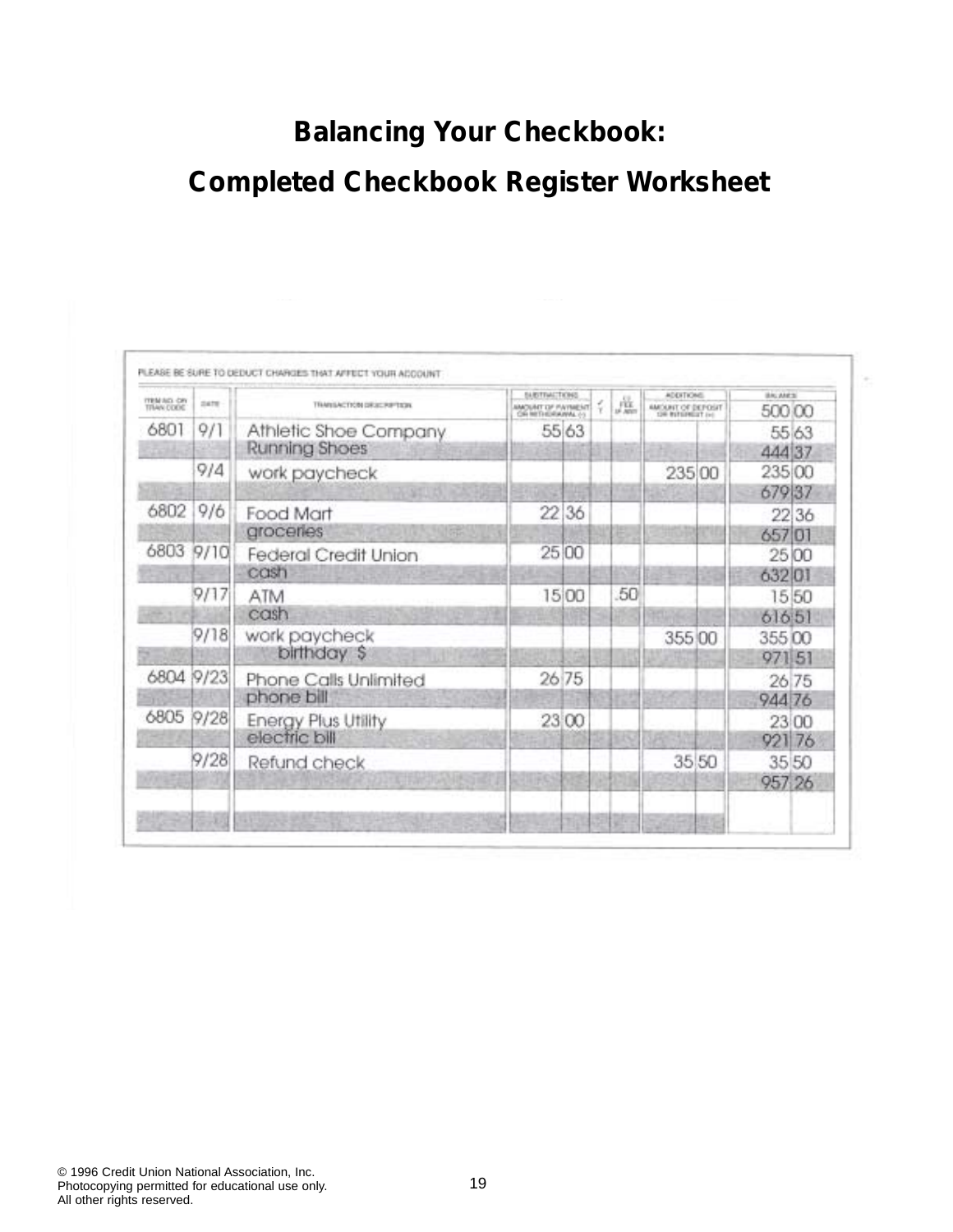# **Balancing Your Checkbook:**

# **Member Statement**

#### **Member Statement**

|                                                      |                                                                                               |                                                                                                                                                                                                                                           |                                                             | Page I of 1                                                        |
|------------------------------------------------------|-----------------------------------------------------------------------------------------------|-------------------------------------------------------------------------------------------------------------------------------------------------------------------------------------------------------------------------------------------|-------------------------------------------------------------|--------------------------------------------------------------------|
| <b>JOE SMITH</b>                                     |                                                                                               |                                                                                                                                                                                                                                           | <b>Statement Closing Date</b><br>September 30, 20XX         |                                                                    |
|                                                      |                                                                                               |                                                                                                                                                                                                                                           |                                                             |                                                                    |
|                                                      |                                                                                               |                                                                                                                                                                                                                                           |                                                             | \$500.00<br>$+590.00$<br>$-122.88$                                 |
| Trans.<br>Date                                       | <b>Description</b>                                                                            | <b>Debits</b>                                                                                                                                                                                                                             | Credits                                                     | <b>New</b><br><b>Balance</b>                                       |
| 8/30                                                 | <b>Beginning Balance</b>                                                                      |                                                                                                                                                                                                                                           |                                                             | 500.00                                                             |
| 9/01<br>9/04<br>9/10<br>9/17<br>9/18<br>9/23<br>9/30 | Share draft #6801<br>Check deposit<br>Share draft #6803<br>Check deposit<br>Share Draft #6804 | 55.63<br>25.00<br>26.75                                                                                                                                                                                                                   | \$235.00<br>355.00                                          | 444.37<br>679.37<br>654.37<br>638.87<br>993.87<br>967.12<br>967.12 |
|                                                      |                                                                                               | <b>Your Credit Union</b><br>Anyplace USA<br><b>123 MAIN STREET</b><br>ANYWHERE, USA 12345<br><b>SHARE DRAFT ACCOUNT S77</b><br>Beginning Balance on August 30, 199X<br>Deposits and other additions<br>Checks paid and other subtractions | Automated Teller Machine 15.50<br>Closing Date  New Balance |                                                                    |